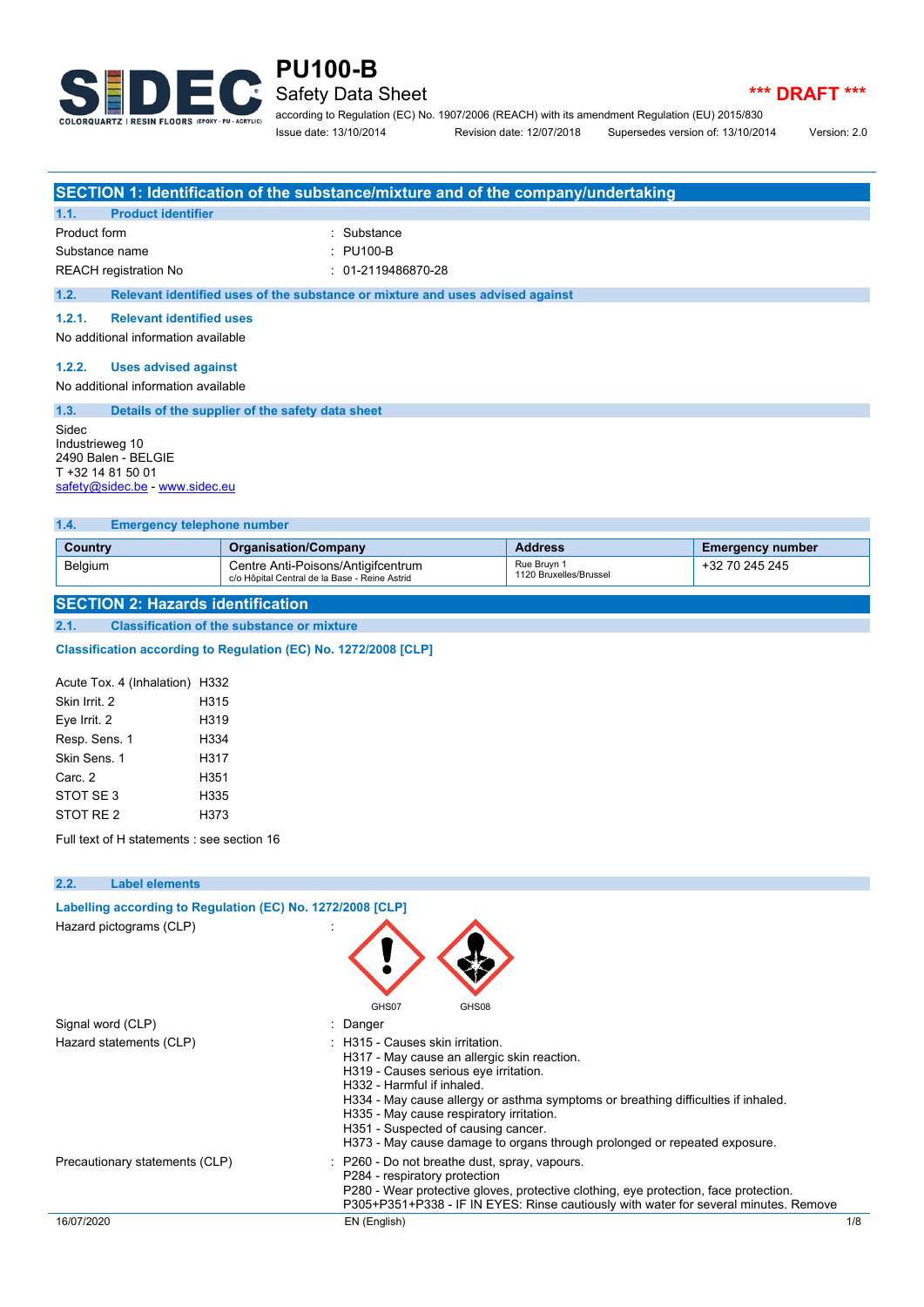Safety Data Sheet *\*\*\** DRAFT \*\*\*

according to Regulation (EC) No. 1907/2006 (REACH) with its amendment Regulation (EU) 2015/830

contact lenses, if present and easy to do. Continue rinsing. P302+P352 - IF ON SKIN: Wash with plenty of soap and water. P304+P340 - IF INHALED: Remove person to fresh air and keep comfortable for breathing.

P312 - Call a doctor, a POISON CENTER if you feel unwell.

### **2.3. Other hazards**

No additional information available

### **SECTION 3: Composition/information on ingredients**

**3.1. Substances**

| $\therefore$ PU100-B<br>Name                                                                                                                                                                                                                          |                                                                                                        |               |
|-------------------------------------------------------------------------------------------------------------------------------------------------------------------------------------------------------------------------------------------------------|--------------------------------------------------------------------------------------------------------|---------------|
| <b>Name</b>                                                                                                                                                                                                                                           | <b>Product identifier</b>                                                                              | $\frac{9}{6}$ |
| 4,4"-Methylenediphenyl diisocyanate, oligomeric reaction<br>products with butane-1,3-diol, 2,4"-<br>diisocyanatodiphenylmethane, 1,1"-methylenebis(4-<br>isocyanatobenzene) homopolymer,<br>[(methylethylene)bis(oxy)]dipropanol and propane-1,2-diol | (EC-No.) 500-313-7<br>(REACH-no) 01-2119486870-28                                                      | $60 - 100$    |
| 4,4'-Diphenylmethane diisocyanate                                                                                                                                                                                                                     | (CAS-No.) 101-68-8<br>(EC-No.) 202-966-0<br>(EC Index-No.) 615-005-00-9<br>(REACH-no) 01-2119457014-47 | $30 - 60$     |

| <b>Name</b>                                                                                                                                                                                                                                           | <b>Product identifier</b>                                                                              | $\frac{9}{6}$ | <b>Classification according to</b><br><b>Regulation (EC) No.</b><br>1272/2008 [CLP]                                                                                                                                                                                             |
|-------------------------------------------------------------------------------------------------------------------------------------------------------------------------------------------------------------------------------------------------------|--------------------------------------------------------------------------------------------------------|---------------|---------------------------------------------------------------------------------------------------------------------------------------------------------------------------------------------------------------------------------------------------------------------------------|
| 4,4"-Methylenediphenyl diisocyanate, oligomeric reaction<br>products with butane-1,3-diol, 2,4"-<br>diisocyanatodiphenylmethane, 1,1"-methylenebis(4-<br>isocyanatobenzene) homopolymer,<br>[(methylethylene)bis(oxy)]dipropanol and propane-1,2-diol | (EC-No.) 500-313-7<br>(REACH-no) 01-2119486870-28                                                      | $60 - 100$    | Acute Tox. 4 (Inhalation), H332<br>Acute Tox. 4 (Inhalation:gas),<br>H332<br>Acute Tox. 4 (Inhalation: vapour),<br>H332<br><b>Skin Irrit. 2. H315</b><br>Eye Irrit. 2, H319<br>Resp. Sens. 1, H334<br>Skin Sens. 1, H317<br>Carc. 2. H351<br>STOT SE 3. H335<br>STOT RE 2. H373 |
| 4,4'-Diphenylmethane diisocyanate                                                                                                                                                                                                                     | (CAS-No.) 101-68-8<br>(EC-No.) 202-966-0<br>(EC Index-No.) 615-005-00-9<br>(REACH-no) 01-2119457014-47 | $30 - 60$     | Carc. 2, H351<br>Resp. Sens. 1, H334<br>Skin Sens. 1, H317<br>Acute Tox. 4 (Inhalation), H332<br>STOT RE 2, H373<br>Skin Irrit. 2, H315<br>Eye Irrit. 2, H319<br>STOT SE 3. H335                                                                                                |
| <b>Specific concentration limits:</b>                                                                                                                                                                                                                 |                                                                                                        |               |                                                                                                                                                                                                                                                                                 |
| <b>Name</b>                                                                                                                                                                                                                                           | <b>Product identifier</b>                                                                              |               | <b>Specific concentration limits</b>                                                                                                                                                                                                                                            |
| 4,4'-Diphenylmethane diisocyanate                                                                                                                                                                                                                     | (CAS-No.) 101-68-8<br>(EC-No.) 202-966-0                                                               |               | ( 0,1 ≤C < 100) Resp. Sens. 1, H334<br>$5 \leq C$ < 100) STOT SE 3, H335                                                                                                                                                                                                        |

Full text of H-statements: see section 16

| 3.2.                                  | <b>Mixtures</b>                          |                                                                                                                                                                                 |
|---------------------------------------|------------------------------------------|---------------------------------------------------------------------------------------------------------------------------------------------------------------------------------|
| Not applicable                        |                                          |                                                                                                                                                                                 |
|                                       | <b>SECTION 4: First aid measures</b>     |                                                                                                                                                                                 |
| 4.1.                                  | <b>Description of first aid measures</b> |                                                                                                                                                                                 |
|                                       | First-aid measures after inhalation      | : Remove person to fresh air and keep comfortable for breathing. Give oxygen or artificial<br>respiration as needed. Call a doctor. Treat symptomatically.                      |
| First-aid measures after skin contact |                                          | : Gently wash with plenty of soap and water. If skin irritation occurs: Get medical<br>advice/attention. Wash clothing before re-using. Thoroughly clean shoes before re-using. |
|                                       | First-aid measures after eye contact     | : Irrigate copiously with clean, fresh water for at least 15 minutes, holding the eyelids apart. Get<br>immediate medical advice/attention                                      |
|                                       | First-aid measures after ingestion       | : Do not induce vomiting without medical advice. Never give anything by mouth to an<br>unconscious person. Rinse mouth out with water. Immediately call a POISON CENTER/doctor. |

(EC Index-No.) 615-005-00-9 (REACH-no) 01-2119457014-47 ( 5 ≤C < 100) Skin Irrit. 2, H315 ( 5 ≤C < 100) Eye Irrit. 2, H319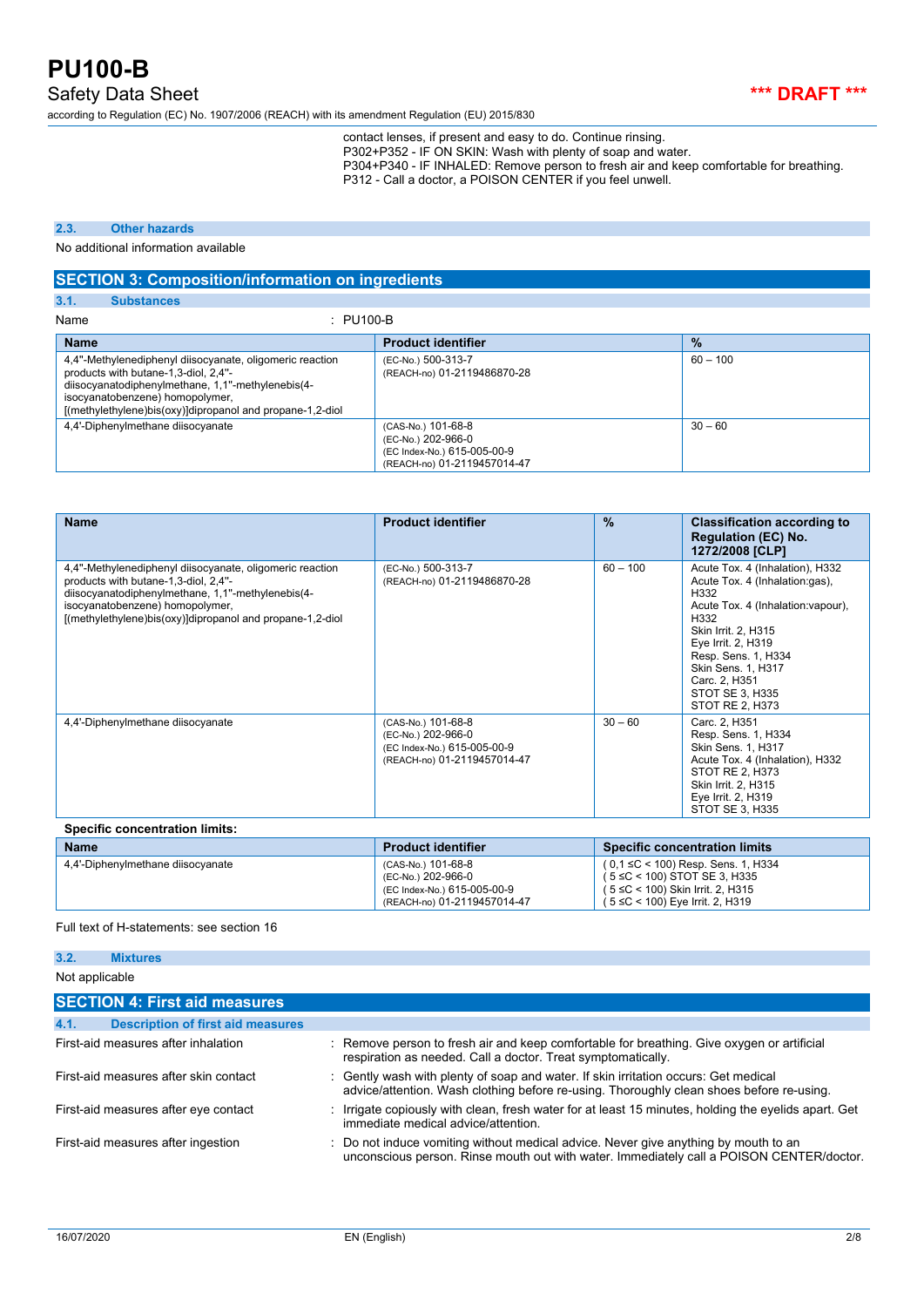## Safety Data Sheet **\*\*\* DRAFT \*\*\***

according to Regulation (EC) No. 1907/2006 (REACH) with its amendment Regulation (EU) 2015/830

| according to Regulation (EC) No. 1907/2006 (REACH) with its amendment Regulation (EU) 2015/830 |                                                                                                                                                                                                                                                                                                                                |
|------------------------------------------------------------------------------------------------|--------------------------------------------------------------------------------------------------------------------------------------------------------------------------------------------------------------------------------------------------------------------------------------------------------------------------------|
| 4.2.<br>Most important symptoms and effects, both acute and delayed                            |                                                                                                                                                                                                                                                                                                                                |
| Symptoms/effects after inhalation                                                              | : Dust of the product, if present, may cause respiratory irritation after an excessive inhalation<br>exposure. Irritation of the respiratory tract. symptoms may be delayed. Cough. Asthmatic<br>complaints.                                                                                                                   |
| Symptoms/effects after skin contact                                                            | Irritation. Skin sensitisation. Redness.                                                                                                                                                                                                                                                                                       |
| Symptoms/effects after eye contact                                                             | Eye irritation. Pain. Redness. Lacrimation.                                                                                                                                                                                                                                                                                    |
| Symptoms/effects after ingestion                                                               | : May cause irritation to the digestive tract.                                                                                                                                                                                                                                                                                 |
| 4.3.                                                                                           | Indication of any immediate medical attention and special treatment needed                                                                                                                                                                                                                                                     |
|                                                                                                | Symptoms may be delayed. Keep under medical supervision for at least 48 hours. Treat symptomatically.                                                                                                                                                                                                                          |
| <b>SECTION 5: Firefighting measures</b>                                                        |                                                                                                                                                                                                                                                                                                                                |
| 5.1.<br><b>Extinguishing media</b>                                                             |                                                                                                                                                                                                                                                                                                                                |
| Suitable extinguishing media                                                                   | : Foam. carbonic acid. Dry powder.                                                                                                                                                                                                                                                                                             |
| Unsuitable extinguishing media                                                                 | Water may be used if no other available and then in copious quantities. Reaction between<br>water and hot isocyanate may be vigorous. Prevent washings from entering water courses,<br>keep fire exposed containers cool by spraying with water.                                                                               |
| 5.2.<br>Special hazards arising from the substance or mixture                                  |                                                                                                                                                                                                                                                                                                                                |
| Hazardous decomposition products in case of<br>fire                                            | : carbon dioxide (CO2). carbon monoxide. Nitrogen oxides.                                                                                                                                                                                                                                                                      |
| 5.3.<br><b>Advice for firefighters</b>                                                         |                                                                                                                                                                                                                                                                                                                                |
| Precautionary measures fire                                                                    | Evacuate and limit access.                                                                                                                                                                                                                                                                                                     |
| Protection during firefighting                                                                 | Positive pressure self-contained breathing apparatus (SCBA). Safety helmet. Boots made of<br>PVC. Gloves.                                                                                                                                                                                                                      |
| Other information                                                                              | : Heating will cause a rise in pressure with a risk of bursting.                                                                                                                                                                                                                                                               |
| <b>SECTION 6: Accidental release measures</b>                                                  |                                                                                                                                                                                                                                                                                                                                |
| Personal precautions, protective equipment and emergency procedures<br>6.1.                    |                                                                                                                                                                                                                                                                                                                                |
| General measures                                                                               | : Evacuate area. Keep public away.                                                                                                                                                                                                                                                                                             |
| 6.1.1.<br>For non-emergency personnel                                                          |                                                                                                                                                                                                                                                                                                                                |
| Emergency procedures                                                                           | Only qualified personnel equipped with suitable protective equipment may intervene. Avoid<br>contact with skin, eyes and clothing. Do not breathe vapours. In case of insufficient ventilation,<br>wear suitable respiratory equipment. Wear suitable protective clothing.                                                     |
| 6.1.2.<br>For emergency responders                                                             |                                                                                                                                                                                                                                                                                                                                |
| Protective equipment                                                                           | : For further information refer to section 8: "Exposure controls/personal protection".                                                                                                                                                                                                                                         |
| 6.2.<br><b>Environmental precautions</b>                                                       |                                                                                                                                                                                                                                                                                                                                |
| Prevent liquid from entering sewers, watercourses, underground or low areas.                   |                                                                                                                                                                                                                                                                                                                                |
| 6.3.<br>Methods and material for containment and cleaning up                                   |                                                                                                                                                                                                                                                                                                                                |
| For containment                                                                                | : Stop leak without risks if possible. Contain or absorb spilled liquid with non-combustible<br>material.                                                                                                                                                                                                                      |
| Methods for cleaning up                                                                        | Collect spillage. Remove to an authorized waste treatment plant.                                                                                                                                                                                                                                                               |
| 6.4.<br><b>Reference to other sections</b>                                                     |                                                                                                                                                                                                                                                                                                                                |
|                                                                                                | Concerning personal protective equipment to use, see section 8. Concerning disposal elimination after cleaning, see section 13.                                                                                                                                                                                                |
| <b>SECTION 7: Handling and storage</b>                                                         |                                                                                                                                                                                                                                                                                                                                |
| <b>Precautions for safe handling</b><br>7.1.                                                   |                                                                                                                                                                                                                                                                                                                                |
| Precautions for safe handling                                                                  | Persons suffering from asthma, eczema or skin problems should avoid contact, including<br>dermal contact, with this product. Do not handle until all safety precautions have been read and<br>understood. Do not get in eyes, on skin, or on clothing. Do not breathe vapours. Ensure good<br>ventilation of the work station. |
| Hygiene measures                                                                               | Do not eat, drink or smoke when using this product. Wash hands and other exposed areas with<br>mild soap and water before eating, drinking or smoking and when leaving work. Take off<br>contaminated clothing.                                                                                                                |
| 7.2.<br>Conditions for safe storage, including any incompatibilities                           |                                                                                                                                                                                                                                                                                                                                |
| Technical measures                                                                             | Store according to local legislation.                                                                                                                                                                                                                                                                                          |
| Storage conditions                                                                             | Store in dry, cool, well-ventilated area. Protect from sunlight. Store in original container. Store<br>locked up.                                                                                                                                                                                                              |
| Special rules on packaging                                                                     | Containers which are opened should be properly resealed and kept upright to prevent leakage.<br>correctly labelled.                                                                                                                                                                                                            |
| <b>Specific end use(s)</b><br>7.3.                                                             |                                                                                                                                                                                                                                                                                                                                |
| No additional information available                                                            |                                                                                                                                                                                                                                                                                                                                |
| 16/07/2020                                                                                     | EN (English)<br>3/8                                                                                                                                                                                                                                                                                                            |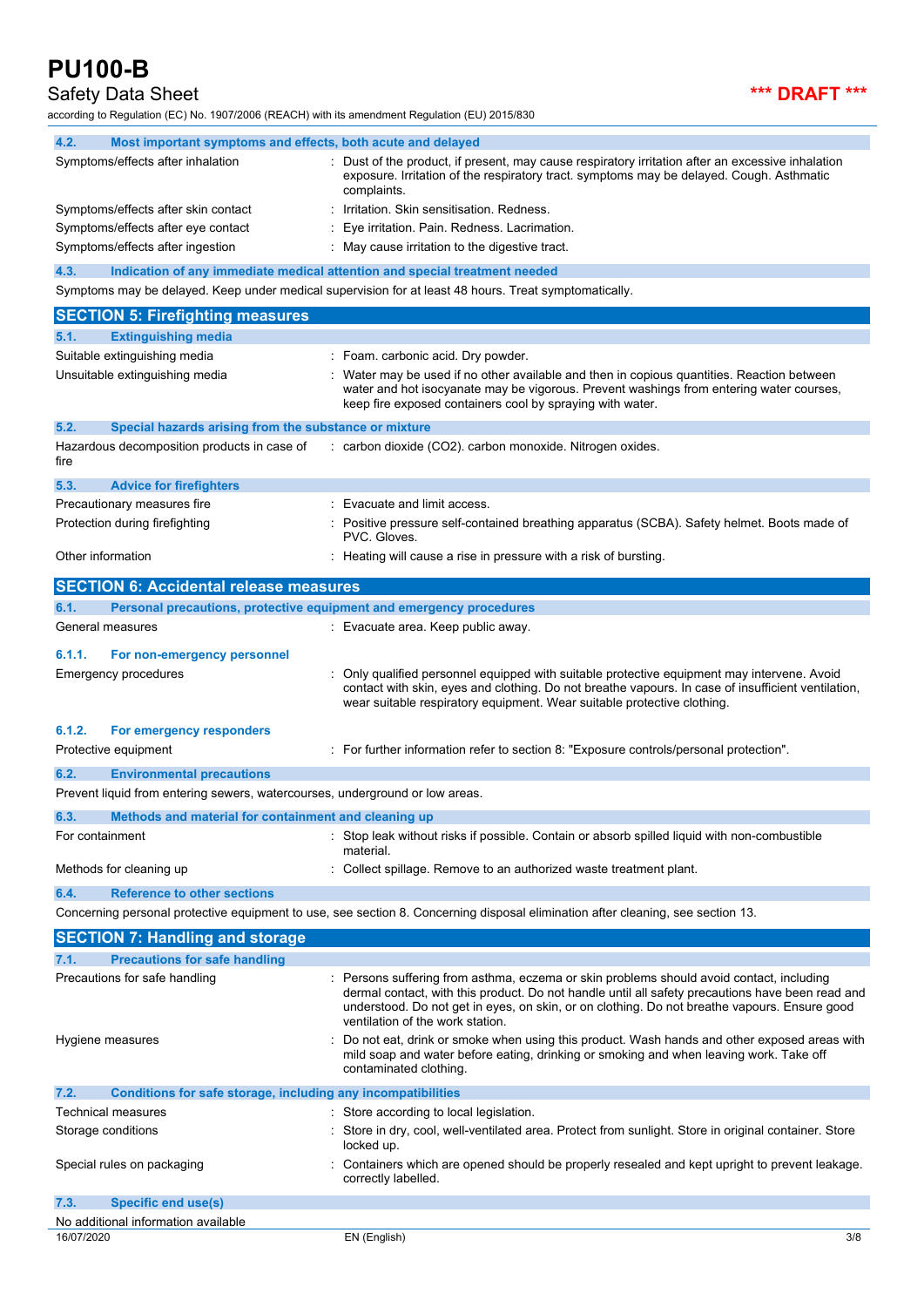## Safety Data Sheet **\*\*\* DRAFT \*\*\***

according to Regulation (EC) No. 1907/2006 (REACH) with its amendment Regulation (EU) 2015/830

## **SECTION 8: Exposure controls/personal protection**

| 8.1.<br><b>Control parameters</b>            |                               |                                  |  |  |  |
|----------------------------------------------|-------------------------------|----------------------------------|--|--|--|
| 4,4'-Diphenylmethane diisocyanate (101-68-8) |                               |                                  |  |  |  |
| Belgium                                      | Limit value $(mg/m3)$         | $0,052$ mg/m <sup>3</sup>        |  |  |  |
| Belgium                                      | Limit value (ppm)             | $0,005$ ppm                      |  |  |  |
| France                                       | VME (mg/m <sup>3</sup> )      | $0,1 \,\mathrm{mg/m^3}$          |  |  |  |
| France                                       | VME (ppm)                     | $0,01$ ppm                       |  |  |  |
| France                                       | $VLE$ (mg/m <sup>3</sup> )    | $0,2$ mg/m <sup>3</sup> ((5min)) |  |  |  |
| France                                       | VLE (ppm)                     | $0,02$ ppm $((5min))$            |  |  |  |
| United Kingdom                               | WEL TWA (mg/m <sup>3</sup> )  | $0,02 \text{ mg/m}^3$            |  |  |  |
| United Kingdom                               | WEL STEL (mg/m <sup>3</sup> ) | $0,07 \text{ mg/m}^3$            |  |  |  |
| USA - ACGIH                                  | ACGIH TWA (ppm)               | $0,005$ ppm                      |  |  |  |

### **8.2. Exposure controls**

| Appropriate engineering controls | : Wash hands before break and at end of works. Take off contaminated clothing. Emergency eye<br>wash fountains and safety showers should be available in the immediate vicinity of any<br>potential exposure.                                                                                                                                                                                                                                                                                                                                                                                                                                                                 |
|----------------------------------|-------------------------------------------------------------------------------------------------------------------------------------------------------------------------------------------------------------------------------------------------------------------------------------------------------------------------------------------------------------------------------------------------------------------------------------------------------------------------------------------------------------------------------------------------------------------------------------------------------------------------------------------------------------------------------|
| Hand protection                  | . The protective gloves to be used must comply with the specifications of the regulation 2016/425<br>and the resultant standard EN 374. Material. Butyl rubber gloves. Polyethylene, eval. neoprene.<br>nbr. Polyvinylchloride (PVC). Viton. Time of penetration is to be checked with the glove<br>producer. By prolonged exposure : 5 (> 240 minutes). Short term exposure. 3 (> 60 minutes).<br>Since the product consists of several substances, it is possible to estimate the durability of the<br>glove material beforehand and it therefore needs to be tested before use. Gloves must be<br>replaced after each use and whenever signs of wear or perforation appear |
| Eye protection                   | : A risk assessment is required. Use suitable eye protection                                                                                                                                                                                                                                                                                                                                                                                                                                                                                                                                                                                                                  |
| Skin and body protection         | : Wear proper protective equipment. Impervious footwear must be worn                                                                                                                                                                                                                                                                                                                                                                                                                                                                                                                                                                                                          |
| Respiratory protection           | : In case of insufficient ventilation, wear suitable respiratory equipment                                                                                                                                                                                                                                                                                                                                                                                                                                                                                                                                                                                                    |

## **SECTION 9: Physical and chemical properties**

| Information on basic physical and chemical properties<br>9.1. |                            |
|---------------------------------------------------------------|----------------------------|
| Physical state                                                | $:$ Liquid                 |
| Colour                                                        | : yellowish.               |
| Odour                                                         | characteristic.            |
| Odour threshold                                               | No data available          |
| рH                                                            | No data available          |
| Relative evaporation rate (butylacetate=1)                    | No data available          |
| Melting point                                                 | $-16.5 - -12.3$            |
| Freezing point                                                | No data available<br>٠     |
| Boiling point                                                 | No data available          |
| Flash point                                                   | : > 210                    |
| Auto-ignition temperature                                     | No data available          |
| Decomposition temperature                                     | No data available          |
| Flammability (solid, gas)                                     | No data available          |
| Vapour pressure                                               | 0,0000024 kPa              |
| Relative vapour density at 20 °C                              | No data available<br>٠     |
| Relative density                                              | No data available          |
| Density                                                       | 1,222 $g/cm3$              |
| Solubility                                                    | No data available          |
| Partition coefficient n-octanol/water (Log Pow)               | No data available          |
| Viscosity, kinematic                                          | $370$ mm <sup>2</sup> /s   |
| Viscosity, dynamic                                            | $850 - 1000$ mPa $\cdot$ s |
| <b>Explosive properties</b>                                   | No data available<br>÷     |
| Oxidising properties                                          | No data available          |
| <b>Explosive limits</b>                                       | No data available<br>÷     |
| 9.2.<br><b>Other information</b>                              |                            |

No additional information available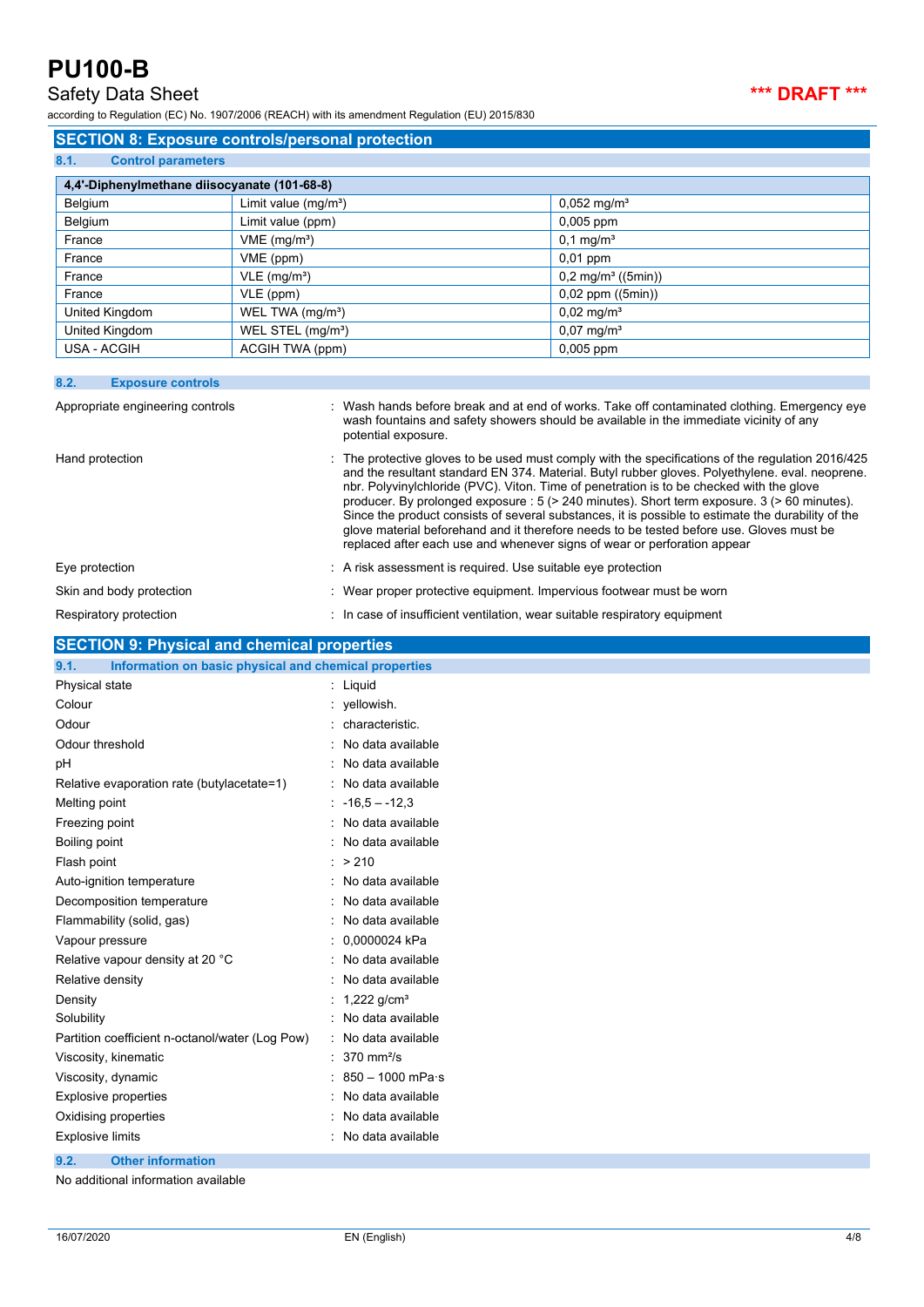## Safety Data Sheet **\*\*\* DRAFT \*\*\***

according to Regulation (EC) No. 1907/2006 (REACH) with its amendment Regulation (EU) 2015/830



| <b>SECTION 10: Stability and reactivity</b>                                                                                                                                                                                                                                                                                                                                                                                                                                                                                                                  |
|--------------------------------------------------------------------------------------------------------------------------------------------------------------------------------------------------------------------------------------------------------------------------------------------------------------------------------------------------------------------------------------------------------------------------------------------------------------------------------------------------------------------------------------------------------------|
| <b>Reactivity</b><br>10.1.                                                                                                                                                                                                                                                                                                                                                                                                                                                                                                                                   |
| No additional information available                                                                                                                                                                                                                                                                                                                                                                                                                                                                                                                          |
| 10.2.<br><b>Chemical stability</b>                                                                                                                                                                                                                                                                                                                                                                                                                                                                                                                           |
| Stable under normal conditions.                                                                                                                                                                                                                                                                                                                                                                                                                                                                                                                              |
| <b>Possibility of hazardous reactions</b><br>10.3.                                                                                                                                                                                                                                                                                                                                                                                                                                                                                                           |
| Reaction with water (moisture) produces CO2-gas. Exothermic reaction with materials containing active hydrogen groups. The reaction becomes<br>progressively more vigorous and can be violent at higher temperatures if the miscibility of the reaction partners is good or is supported by stirring or<br>by the presence of solvents. MDI is insoluble with, and heavier than water and sinks to the bottom but reacts slowly at the interface. A solid water-<br>insoluble layer of polyurea is formed at the interface by liberating carbon dioxide gas. |
| <b>Conditions to avoid</b><br>10.4.                                                                                                                                                                                                                                                                                                                                                                                                                                                                                                                          |
| No additional information available                                                                                                                                                                                                                                                                                                                                                                                                                                                                                                                          |
| 10.5.<br><b>Incompatible materials</b>                                                                                                                                                                                                                                                                                                                                                                                                                                                                                                                       |
| A has been distinct a count of the first concerns of the community of the first set                                                                                                                                                                                                                                                                                                                                                                                                                                                                          |

No additional information available

**10.6. Hazardous decomposition products**

No additional information available

| <b>SECTION 11: Toxicological information</b>  |                                                                                                                                |  |
|-----------------------------------------------|--------------------------------------------------------------------------------------------------------------------------------|--|
| Information on toxicological effects<br>11.1. |                                                                                                                                |  |
| Acute toxicity                                | : Harmful if inhaled.                                                                                                          |  |
| 4,4'-Diphenylmethane diisocyanate (101-68-8)  |                                                                                                                                |  |
| LD50 oral rat                                 | >7616 mg/kg (Equivalent to or corresponding to OECD 401, Rat, Female, Read-across, Oral)                                       |  |
| LD50 dermal rabbit                            | > 9400 mg/kg bodyweight (Equivalente o equivalente all'OCSE 402, 24 ore, coniglio, maschio<br>/ femmina, read-across, cutaneo) |  |
| LC50 inhalation rat (mg/l)                    | 0,49 mg/l air (Equivalent to or corresponding to OECD 403, 4 h, Rat, Male / female, Read-<br>across, Inhalation (aerosol))     |  |
| Skin corrosion/irritation                     | Causes skin irritation.                                                                                                        |  |
| Serious eye damage/irritation                 | Causes serious eye irritation.                                                                                                 |  |
| Respiratory or skin sensitisation             | May cause allergy or asthma symptoms or breathing difficulties if inhaled. May cause an<br>allergic skin reaction.             |  |
| Germ cell mutagenicity                        | Not classified<br>۰                                                                                                            |  |
| Carcinogenicity                               | Suspected of causing cancer.                                                                                                   |  |
| Reproductive toxicity                         | Not classified                                                                                                                 |  |
| STOT-single exposure                          | : May cause respiratory irritation.                                                                                            |  |
| STOT-repeated exposure                        | May cause damage to organs through prolonged or repeated exposure.                                                             |  |
| Aspiration hazard                             | Not classified                                                                                                                 |  |
| <b>PU100-B</b>                                |                                                                                                                                |  |
| Viscosity, kinematic                          | $370$ mm <sup>2</sup> /s                                                                                                       |  |

## **SECTION 12: Ecological information**

**12.1. Toxicity**

| 4.4'-Diphenylmethane diisocyanate (101-68-8) |                                                                                                                                            |
|----------------------------------------------|--------------------------------------------------------------------------------------------------------------------------------------------|
| $LC50$ fish 1                                | > 1000 mg/l (OECD 203: Fish: acute toxicity study, 96 h, Danio rerio, Static system, Fresh<br>water, Read-across, Nominal concentration)   |
| EC50 Daphnia 1                               | 129.7 mg/l (OECD 202: Acute Immobilization Study at Daphnia sp., 24h, Daphnia magna,<br>Static System, Fresh Water, Read-across, Movement) |

### **12.2. Persistence and degradability**

| 4,4'-Diphenylmethane diisocyanate (101-68-8)    |                                                                                                                                                            |  |
|-------------------------------------------------|------------------------------------------------------------------------------------------------------------------------------------------------------------|--|
| Persistence and degradability                   | Water: Not biodegradable.                                                                                                                                  |  |
| 12.3.<br><b>Bioaccumulative potential</b>       |                                                                                                                                                            |  |
| 4,4'-Diphenylmethane diisocyanate (101-68-8)    |                                                                                                                                                            |  |
| BCF fish 1                                      | 92 – 200 (OECD 305: Bioconcentration: flow-through test with fish, 4 weeks, Cyprinus carpio,<br>Flow-through system, Fresh water, Experimental value, GLP) |  |
| Partition coefficient n-octanol/water (Log Pow) | 4.51 (Experimental value, OECD 117: Partition coefficient (n-octanol / water), HPLC method,<br>22 °C                                                       |  |
| Bioaccumulative potential                       | Low bioaccumulation potential.                                                                                                                             |  |
|                                                 |                                                                                                                                                            |  |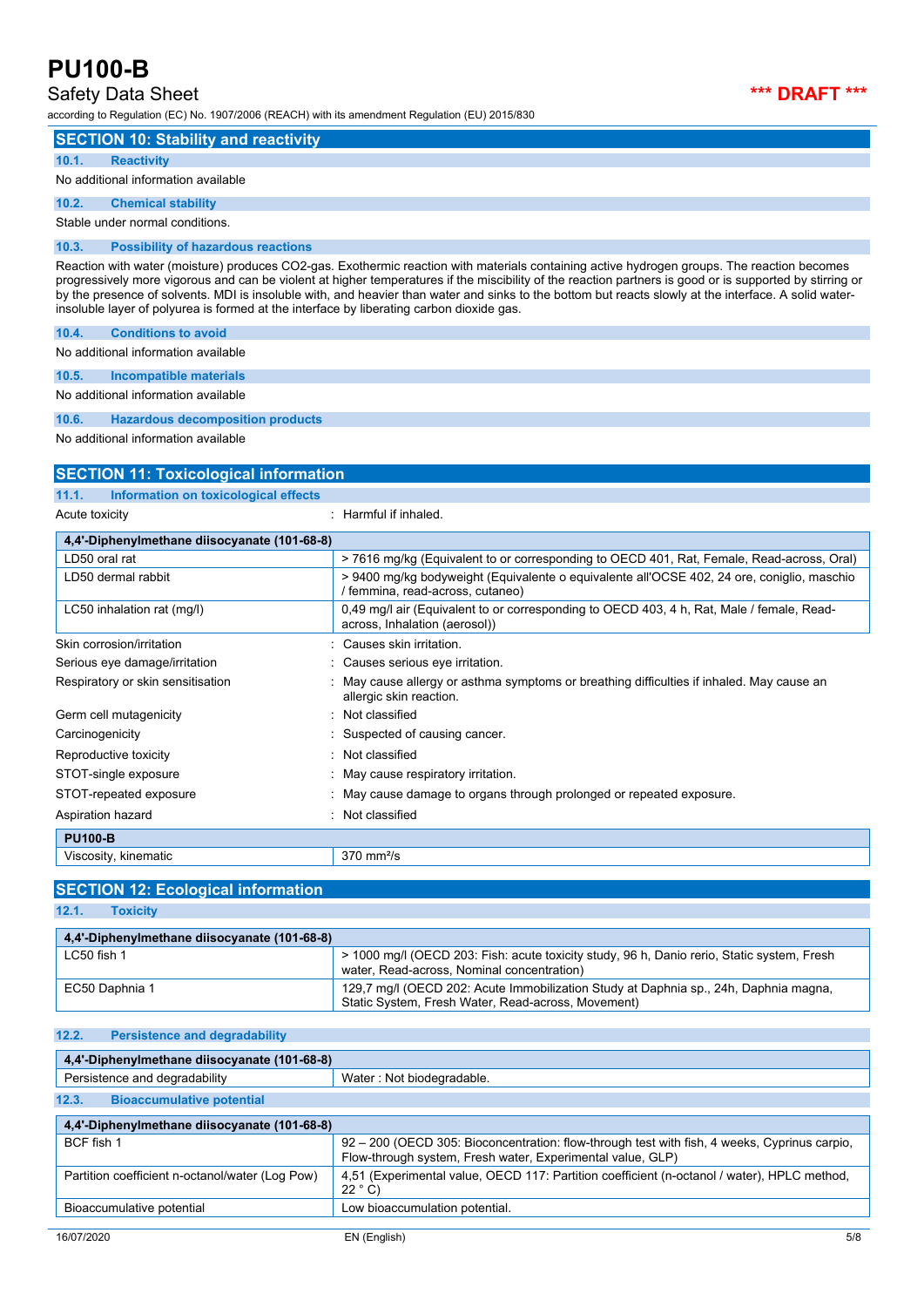## Safety Data Sheet **\*\*\* DRAFT \*\*\***

according to Regulation (EC) No. 1907/2006 (REACH) with its amendment Regulation (EU) 2015/830

| 12.4.<br><b>Mobility in soil</b>                                                                    |                                                                                                                                                                                                                                                               |
|-----------------------------------------------------------------------------------------------------|---------------------------------------------------------------------------------------------------------------------------------------------------------------------------------------------------------------------------------------------------------------|
| 4,4'-Diphenylmethane diisocyanate (101-68-8)                                                        |                                                                                                                                                                                                                                                               |
| Ecology - soil                                                                                      | No supplementary information available.                                                                                                                                                                                                                       |
| <b>Results of PBT and vPvB assessment</b><br>12.5.                                                  |                                                                                                                                                                                                                                                               |
| <b>Component</b>                                                                                    |                                                                                                                                                                                                                                                               |
| 4,4'-Diphenylmethane diisocyanate (101-68-8)                                                        | This substance/mixture does not meet the PBT criteria of REACH regulation, annex XIII<br>This substance/mixture does not meet the vPvB criteria of REACH regulation, annex XIII                                                                               |
| 12.6.<br><b>Other adverse effects</b>                                                               |                                                                                                                                                                                                                                                               |
| No additional information available                                                                 |                                                                                                                                                                                                                                                               |
| <b>SECTION 13: Disposal considerations</b>                                                          |                                                                                                                                                                                                                                                               |
| <b>Waste treatment methods</b><br>13.1.                                                             |                                                                                                                                                                                                                                                               |
| Regional legislation (waste)                                                                        | : Disposal must be done according to official regulations.                                                                                                                                                                                                    |
| Waste treatment methods                                                                             | Dispose of in accordance with relevant local regulations. Dispose in a safe manner in<br>accordance with local/national regulations. Do not allow into drains or water courses. Do not re-<br>use empty containers without proper cleaning or reconditioning. |
| <b>SECTION 14: Transport information</b>                                                            |                                                                                                                                                                                                                                                               |
| In accordance with ADR / RID / IMDG / IATA / ADN                                                    |                                                                                                                                                                                                                                                               |
| 14.1.<br><b>UN number</b><br>Not regulated for transport<br>14.2.<br><b>UN proper shipping name</b> |                                                                                                                                                                                                                                                               |
| Proper Shipping Name (ADR)                                                                          | : Not applicable                                                                                                                                                                                                                                              |
| Proper Shipping Name (IMDG)                                                                         | : Not applicable                                                                                                                                                                                                                                              |
| Proper Shipping Name (IATA)                                                                         | : Not applicable                                                                                                                                                                                                                                              |
| Proper Shipping Name (ADN)                                                                          | : Not applicable                                                                                                                                                                                                                                              |
| Proper Shipping Name (RID)                                                                          | : Not applicable                                                                                                                                                                                                                                              |
| 14.3.<br><b>Transport hazard class(es)</b>                                                          |                                                                                                                                                                                                                                                               |
| ADR                                                                                                 |                                                                                                                                                                                                                                                               |
| Transport hazard class(es) (ADR)                                                                    | : Not applicable                                                                                                                                                                                                                                              |
|                                                                                                     |                                                                                                                                                                                                                                                               |
| <b>IMDG</b><br>Transport hazard class(es) (IMDG)                                                    | : Not applicable                                                                                                                                                                                                                                              |
|                                                                                                     |                                                                                                                                                                                                                                                               |
| IATA                                                                                                |                                                                                                                                                                                                                                                               |
| Transport hazard class(es) (IATA)                                                                   | : Not applicable                                                                                                                                                                                                                                              |
|                                                                                                     |                                                                                                                                                                                                                                                               |
| ADN<br>Transport hazard class(es) (ADN)                                                             | : Not applicable                                                                                                                                                                                                                                              |
|                                                                                                     |                                                                                                                                                                                                                                                               |
| RID                                                                                                 |                                                                                                                                                                                                                                                               |
| Transport hazard class(es) (RID)                                                                    | : Not applicable                                                                                                                                                                                                                                              |
| 14.4.<br><b>Packing group</b>                                                                       |                                                                                                                                                                                                                                                               |
| Packing group (ADR)                                                                                 | : Not applicable                                                                                                                                                                                                                                              |
| Packing group (IMDG)                                                                                | Not applicable                                                                                                                                                                                                                                                |
| Packing group (IATA)                                                                                | Not applicable                                                                                                                                                                                                                                                |
| Packing group (ADN)                                                                                 | Not applicable                                                                                                                                                                                                                                                |
| Packing group (RID)                                                                                 | : Not applicable                                                                                                                                                                                                                                              |
| 14.5.<br><b>Environmental hazards</b>                                                               |                                                                                                                                                                                                                                                               |
| Dangerous for the environment                                                                       | : No                                                                                                                                                                                                                                                          |
| Marine pollutant                                                                                    | : No                                                                                                                                                                                                                                                          |
| Other information                                                                                   | : No supplementary information available                                                                                                                                                                                                                      |
| <b>Special precautions for user</b><br>14.6.                                                        |                                                                                                                                                                                                                                                               |
| - Overland transport                                                                                |                                                                                                                                                                                                                                                               |

No data available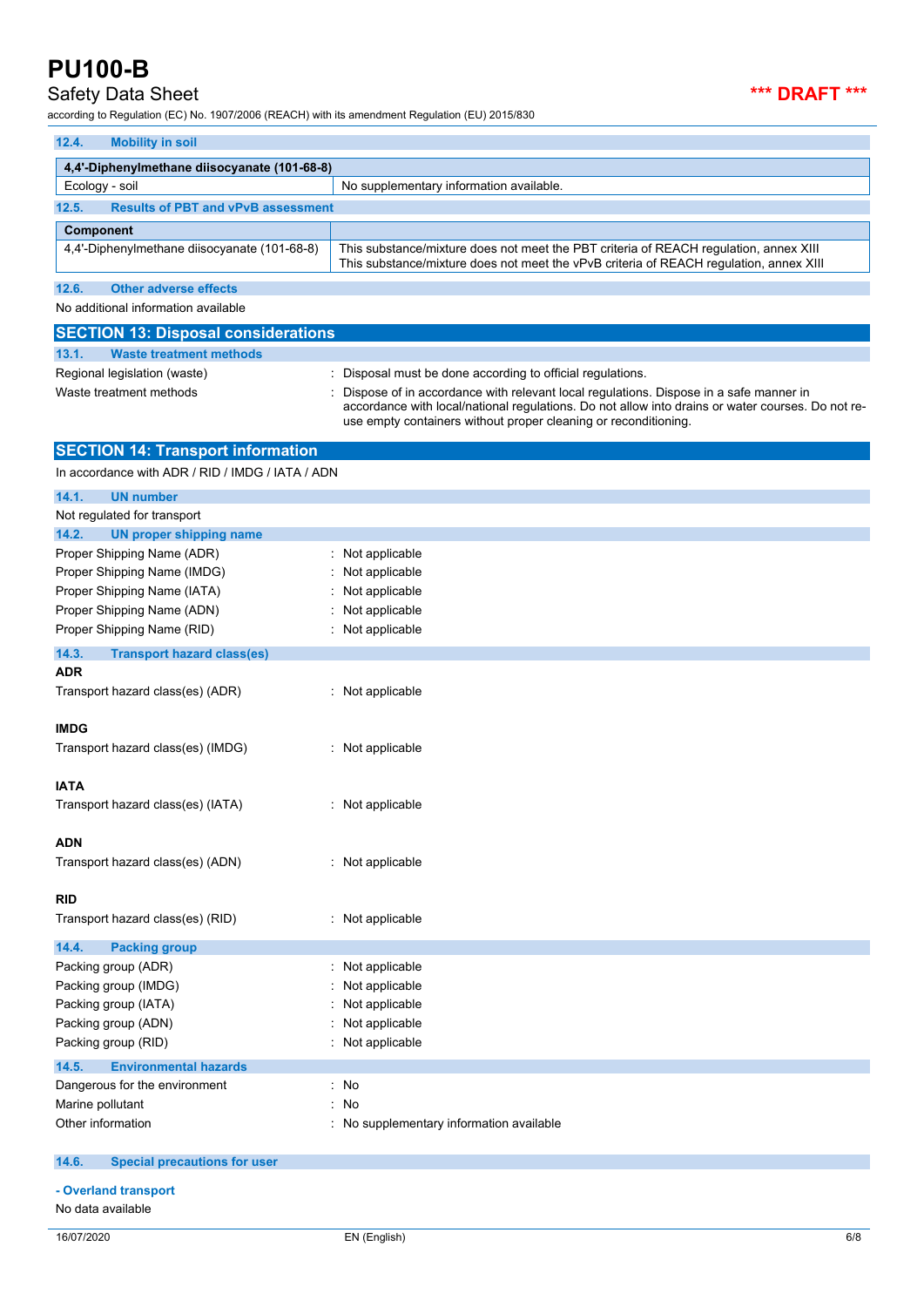## Safety Data Sheet *\*\*\* DRAFT \*\*\**

according to Regulation (EC) No. 1907/2006 (REACH) with its amendment Regulation (EU) 2015/830

| according to Regulation (EC) No. 1907/2006 (REACH) with its amendment Regulation (EU) 2015/830 |                                                                                                                                                                                        |
|------------------------------------------------------------------------------------------------|----------------------------------------------------------------------------------------------------------------------------------------------------------------------------------------|
| - Transport by sea<br>No data available                                                        |                                                                                                                                                                                        |
| - Air transport<br>No data available                                                           |                                                                                                                                                                                        |
| - Inland waterway transport                                                                    |                                                                                                                                                                                        |
| Carriage prohibited (ADN)                                                                      | : No                                                                                                                                                                                   |
| Not subject to ADN                                                                             | : No                                                                                                                                                                                   |
| - Rail transport                                                                               |                                                                                                                                                                                        |
| Carriage prohibited (RID)                                                                      | : No                                                                                                                                                                                   |
| 14.7.<br>Not applicable                                                                        | Transport in bulk according to Annex II of MARPOL 73/78 and the IBC Code                                                                                                               |
|                                                                                                |                                                                                                                                                                                        |
| <b>SECTION 15: Regulatory information</b>                                                      | Safety, health and environmental requlations/legislation specific for the substance or mixture                                                                                         |
| 15.1.                                                                                          |                                                                                                                                                                                        |
| 15.1.1.<br><b>EU-Regulations</b>                                                               |                                                                                                                                                                                        |
| No REACH Annex XVII restrictions                                                               |                                                                                                                                                                                        |
| PU100-B is not on the REACH Candidate List                                                     |                                                                                                                                                                                        |
| PU100-B is not on the REACH Annex XIV List                                                     |                                                                                                                                                                                        |
| 15.1.2.<br><b>National regulations</b>                                                         |                                                                                                                                                                                        |
| Germany                                                                                        |                                                                                                                                                                                        |
| Regulatory reference                                                                           | : Not classified according to Regulation Governing Systems for Handling Substances Hazardous<br>to Waters (AwSV)                                                                       |
| Hazardous Incident Ordinance (12. BImSchV)                                                     | : Is not subject of the 12. BlmSchV (Hazardous Incident Ordinance)                                                                                                                     |
| <b>Netherlands</b>                                                                             |                                                                                                                                                                                        |
| SZW-lijst van kankerverwekkende stoffen                                                        | The substance is not listed                                                                                                                                                            |
| SZW-lijst van mutagene stoffen                                                                 | The substance is not listed                                                                                                                                                            |
| NIET-limitatieve lijst van voor de voortplanting<br>giftige stoffen - Borstvoeding             | The substance is not listed                                                                                                                                                            |
| NIET-limitatieve lijst van voor de voortplanting<br>giftige stoffen - Vruchtbaarheid           | The substance is not listed                                                                                                                                                            |
| NIET-limitatieve lijst van voor de voortplanting<br>giftige stoffen - Ontwikkeling             | : The substance is not listed                                                                                                                                                          |
| <b>Denmark</b>                                                                                 |                                                                                                                                                                                        |
| Recommendations Danish Regulation                                                              | : Young people below the age of 18 years are not allowed to use the product<br>Pregnant/breastfeeding women working with the product must not be in direct contact with the<br>product |
| 15.2.<br><b>Chemical safety assessment</b>                                                     |                                                                                                                                                                                        |
| No additional information available                                                            |                                                                                                                                                                                        |
| <b>SECTION 16: Other information</b>                                                           |                                                                                                                                                                                        |

## Full text of H- and EUH-statements:

| ull toxt of the and EOI Patatonichts. |                                                                                            |
|---------------------------------------|--------------------------------------------------------------------------------------------|
| Acute Tox. 4 (Inhalation)             | Acute toxicity (inhal.), Category 4                                                        |
| Carc. 2                               | Carcinogenicity, Category 2                                                                |
| Eye Irrit. 2                          | Serious eye damage/eye irritation, Category 2                                              |
| Resp. Sens. 1                         | Respiratory sensitisation, Category 1                                                      |
| Skin Irrit. 2                         | Skin corrosion/irritation, Category 2                                                      |
| Skin Sens. 1                          | Skin sensitisation, Category 1                                                             |
| STOT RE 2                             | Specific target organ toxicity - Repeated exposure, Category 2                             |
| STOT SE3                              | Specific target organ toxicity — Single exposure, Category 3, Respiratory tract irritation |
| H315                                  | Causes skin irritation.                                                                    |
| H317                                  | May cause an allergic skin reaction.                                                       |
| H319                                  | Causes serious eye irritation.                                                             |